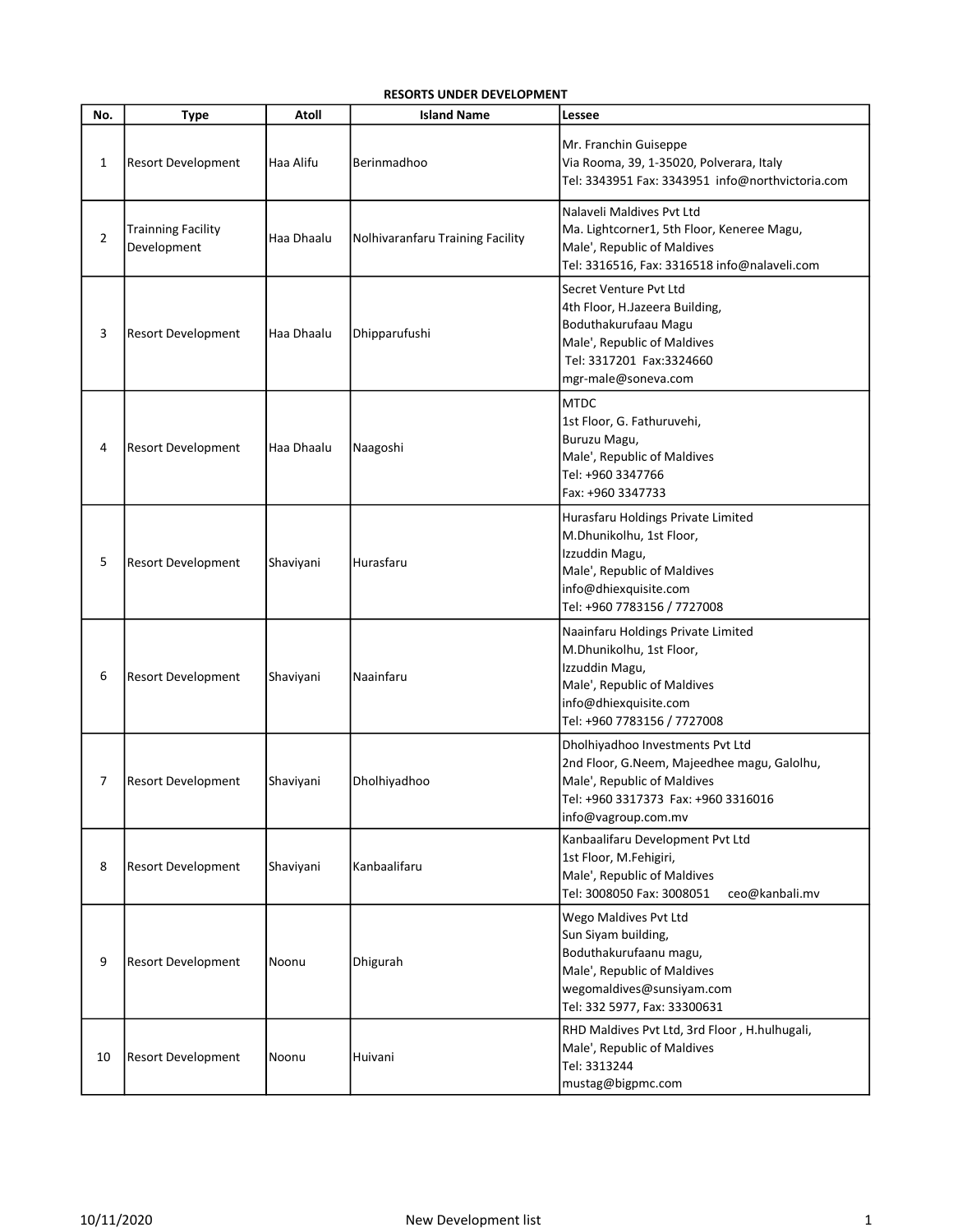| 11 | <b>Resort Development</b> | Noonu | Huvandhumaavattaru                                   | Noonu Hotels and Resorts Development Pvt Ltd<br>120, Majeedheemagu,<br>Male', Rep. of Maldives<br>Tel: 3312140, 3324394, Fax: 3312139<br>coast@dhivehinet.net.mv                                         |
|----|---------------------------|-------|------------------------------------------------------|----------------------------------------------------------------------------------------------------------------------------------------------------------------------------------------------------------|
| 12 | <b>Resort Development</b> | Noonu | Maavelaavaru                                         | Athama Investments Pvt Ltd<br>3rd Floor, H. Thuniya Building, Bodhuthakurufaanu<br>Magu,<br>Male', Republic of Maldives<br>Tel: +960 3329255 / 3329254<br>Fax: +960 3329253<br>athamar@dhivehinet.net.mv |
| 13 | <b>Resort Development</b> | Noonu | Loafaru                                              | Amala Maldives Pvt Ltd<br>H.Orchidmaage,<br>Ameer Ahmed Magu,<br>Male', Republic of Maldives<br>info@amala.in                                                                                            |
| 14 | <b>Resort Development</b> | Noonu | Raafushi & 5°40'53"N 73°16'47"E -<br>Vihafarufinolhu | Ace Resorts Private Limited<br>7th Floor, A, STO Aifaanu Building,<br>Boduthakurufaanu Magu,<br>Male', Republic of Maldives<br>Tel: 3323323, 3315238 Fax: 3315237<br>info@adaaran.com                    |
| 15 | <b>Resort Development</b> | Noonu | Ekulhivaru                                           | S.TO Hotels & Resorts Pvt Ltd<br>STO Head Office Building,<br>Boduthakurufaanu Magu, Maafanu,<br>Male', Republic of Maldives                                                                             |
| 16 | <b>Resort Development</b> | Raa   | Fuggiri                                              | Classic Citi Island Holdings Limited<br>Level 15-03, The H Dubai, One Shaikh Zayed Road,<br>PO Box 28533, Dubai, UAE<br>Tel: +91971557991018<br>ramesh@rameshramu.com                                    |
| 17 | <b>Resort Development</b> | Raa   | Kan'doogan'du and Veyvah                             | K & V Holdings Pvt Ltd.<br>Aaliyaa Building 8th Floor<br>Gandhakoalhi Magu,<br>Male', Republic of Maldives<br>Tel: 3323564 Fax: 3324564<br>hussainkvholding@gmail.com                                    |
| 18 | <b>Resort Development</b> | Raa   | Kothaifaru and Kuroshigili                           | <b>Ballentine Private Limited</b><br>MF Building, Level 3<br>Chaandhanee Magu,<br>Male', Republic of Maldives<br>Tel: 3005515<br>pa@momentum.com.mv                                                      |
| 19 | <b>Resort Development</b> | Raa   | Kudakurathu                                          | Kudakurathu Island Pvt Ltd<br>3A, H. Sifa, Boduthakurufaanu Magu, 20035,<br>Male', Republic of Maldives<br>Tel: 3000050, Fax: 3000060                                                                    |
| 20 | <b>Resort Development</b> | Raa   | Lundhufushi                                          | Silver Tides Pvt Ltd<br>6th Floor, Hulhugali, Kalhuhuraa magu,<br>Male', Republic of Maldives, 20083.<br>Tel: +960 3313244<br>mustag@bigpmc.com                                                          |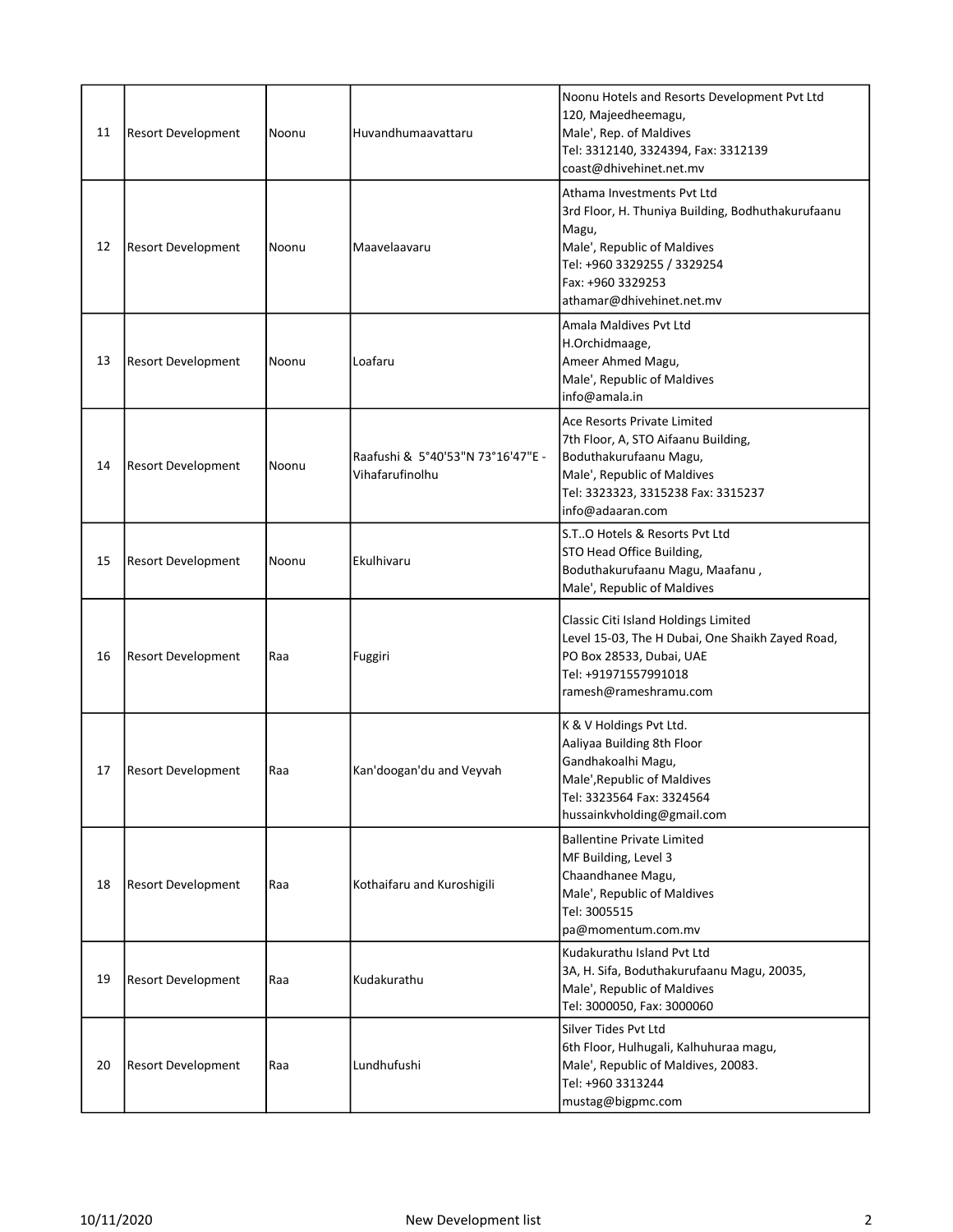| 21 | <b>Resort Development</b> | Raa | Bodufaru Finolhu | Browns Raa Resort Pyt Ltd<br>No. 2-C, Faamudheyrige Building, Orchid<br>Male', Republic of Maldives<br>Tel: 3344271, 3344720                                                    |
|----|---------------------------|-----|------------------|---------------------------------------------------------------------------------------------------------------------------------------------------------------------------------|
| 22 | Resort Development        | Raa | Bodufushi        | Alibey Maldives Private Limited,<br>MF Building 3rd Floor,<br>Chaandhanee Magu,<br>20189 Male', Republic of Maldives<br>Tel: 3005515<br>pa@momentum.com.mv                      |
| 23 | <b>Resort Development</b> | Raa | Maanenfushi      | Maanenfushi Pvt Ltd<br>Villa Building, Ibrahim Hassan Didi Magu<br>P.O.Box 2073, Male' 20187,<br>Male', Republic of Maldives<br>Tel: 3325195, fax: 3322140<br>info@villa.com.mv |
| 24 | <b>Resort Development</b> | Raa | Ufulandhoo       | Dream Ocean Holidays Pvt. Ltd.<br>Level 1, H. Sheba, Roashaneemagu,<br>Male, Rep. of Maldives<br>Tel: 3314377, Fax: 3314378<br>Email: accountant@dreamocean.com.mv              |
| 25 | <b>Resort Development</b> | Baa | Dhaandhoo        | Dhandhoo Holdings Pvt Ltd<br>M.Muraga Villa Building,<br>7th Floor, Shaheedh Ali Hingun,<br>Male', Republic of Maldives<br>Tel: 3333923 Fax: 3333924                            |
| 26 | <b>Resort Development</b> | Baa | Dhigudhefaru     | Dhigudhefaru Investments Pvt Ltd,<br>M. Lonuveli, Koarukendi Hingun<br>Male', Rep. of Maldives<br>firstbeachmaldives@gmail.com                                                  |
| 27 | <b>Resort Development</b> | Baa | Muthaafushi      | Muthaafushi Orient Investments Limited<br>1st Floor, M.Magenta, Fareedhee Magu,<br>Male', Republic of Maldives<br>ahannan@antracholding.com<br>mhameed@antracholding.com        |
| 28 | <b>Resort Development</b> | Baa | Fares            | Plexus Maldives Private Limited<br>8th Floor, The Cyprea, 66/17 Boduthakurufaanu Magu,<br>Male'20066, Republic of Maldives<br>Tel: 3322451 Fax: 3323523<br>info@plexus.mv       |
| 29 | <b>Resort Development</b> | Baa | Funadhoo         | Ifuru Investment Pvt Ltd<br>120, Majeedheemagu,<br>Male', Republic of Maldives<br>Tel: 3332822 Fax: 3312139<br>info@coastlinegroup.com.mv                                       |
| 30 | <b>Resort Development</b> | Baa | Maamaduvvari     | Coastline Investment Pvt Ltd<br>M.Irufoheyge,<br>Maaveyo Magu,<br>Male', Republic of Maldives<br>Tel: 3332822 Fax: 3312138<br>info@coastlinegroup.com.mv                        |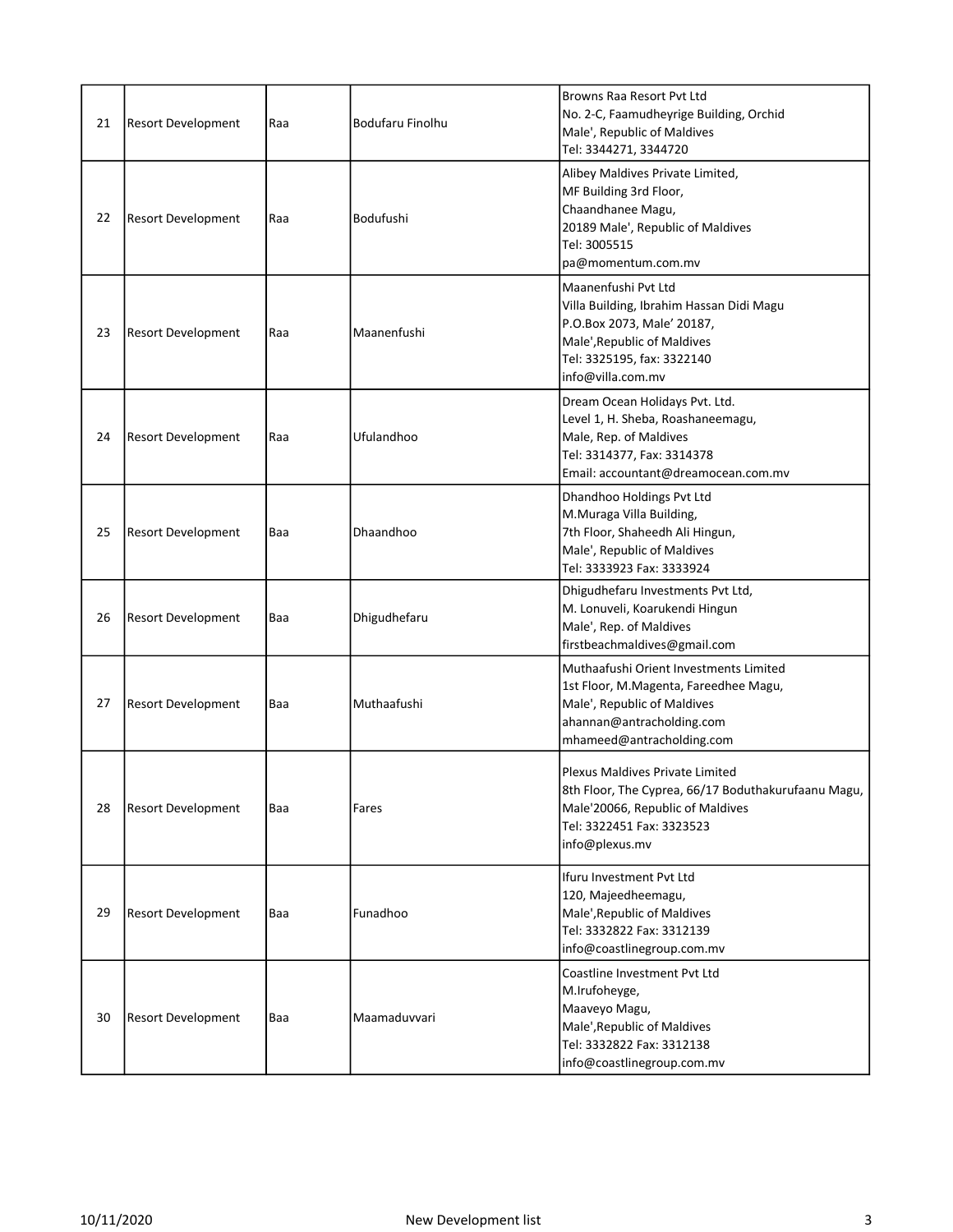| 31 | <b>Resort Development</b> | Baa       | Mendhoo                     | Villa Air Private Limited<br>5th Floor, No 7 Kandidhonmanik Goalhi,<br>Male' 2081 Republic of Maldives<br>Tel: 3325195 Fax: 3325177<br>info@villa.com.mv                          |
|----|---------------------------|-----------|-----------------------------|-----------------------------------------------------------------------------------------------------------------------------------------------------------------------------------|
| 32 | <b>Resort Development</b> | Baa       | Bodufinolhu                 | Seal Maldives Private Limited<br>1st Floor, M.Rivoli, Orchid Magu,<br>Male', Republic of Maldives<br>Tel: 3344820 Fax: 3310129<br>maldives@sea-superyachts.com                    |
| 33 | <b>Resort Development</b> | Lhaviyani | Thilamaafushi & Bodufinolhu | CT AT Thilamaafushi Private Limited<br>Level 2, Orchid Magu,<br>Ameer Ahmed Magu,<br>Male'20095, Republic of Maldives                                                             |
| 34 | <b>Resort Development</b> | Lhaviyani | Maabinhuraa                 | Kuredu Holdings private limited.<br>Champa Buiding,<br>Kandi dhonmaniku goalhi, maafannu,<br>Male', Republic of Maldives.<br>Tel: 3326545 Fax: 3326544<br>main@ctnt.com           |
| 35 | <b>Resort Development</b> | Lhaviyani | Veyvah                      | R.S.Q private limited.<br>4th floor, Hasowa building<br>No.43 Boduthakurufaanu Magu<br>Male', Republic of Maldives<br>info@thinkmaldives.com                                      |
| 36 | <b>Resort Development</b> | Lhaviyani | Dherufinolhu                | Champalars Holdings Pvt Ltd<br>4th Floor, Champa Building,<br>Kandi Dhon Maniku Goalhi,<br>Maafannu,<br>Male', Republic of Maldives<br>Tel: 3326545 Fax: 3326544<br>main@ctnt.com |
| 37 | <b>Resort Development</b> | Lhaviyani | Hudhufushi                  | Legal Heirs of Late Abdul Rauf<br>M. Snow Rose<br>Male', Republic of Maldives<br>Tel:<br>3318422 Fax: 3318505<br>info@rpimv.com                                                   |
| 38 | <b>Resort Development</b> | Kaafu     | 3 53'24.68"N 73 21'36.74"E  | Seamarc Private Limited<br>H.Maizan,<br>Male', Republic of Maldives<br>Tel: 3339992 Fax: 3339998<br>info@atmospherehotelsandresorts.com                                           |
| 39 | <b>Resort Development</b> | Kaafu     | 40'24.28"N 73 25'20.14"E    | Mohamed Ali Janah<br>H.Sea Side,<br>Boduthakurufaanu Magu,<br>Male', Republic of Maldives.<br>www.http://maj-official.com/                                                        |
| 40 | <b>Resort Development</b> | Kaafu     | Vaagali                     | Vaagali Investments pvt ltd<br>H. Palm Beach,<br>Male', Republic of Maldives<br>Tel: 33317528<br>info@vaagaliinvestment.com                                                       |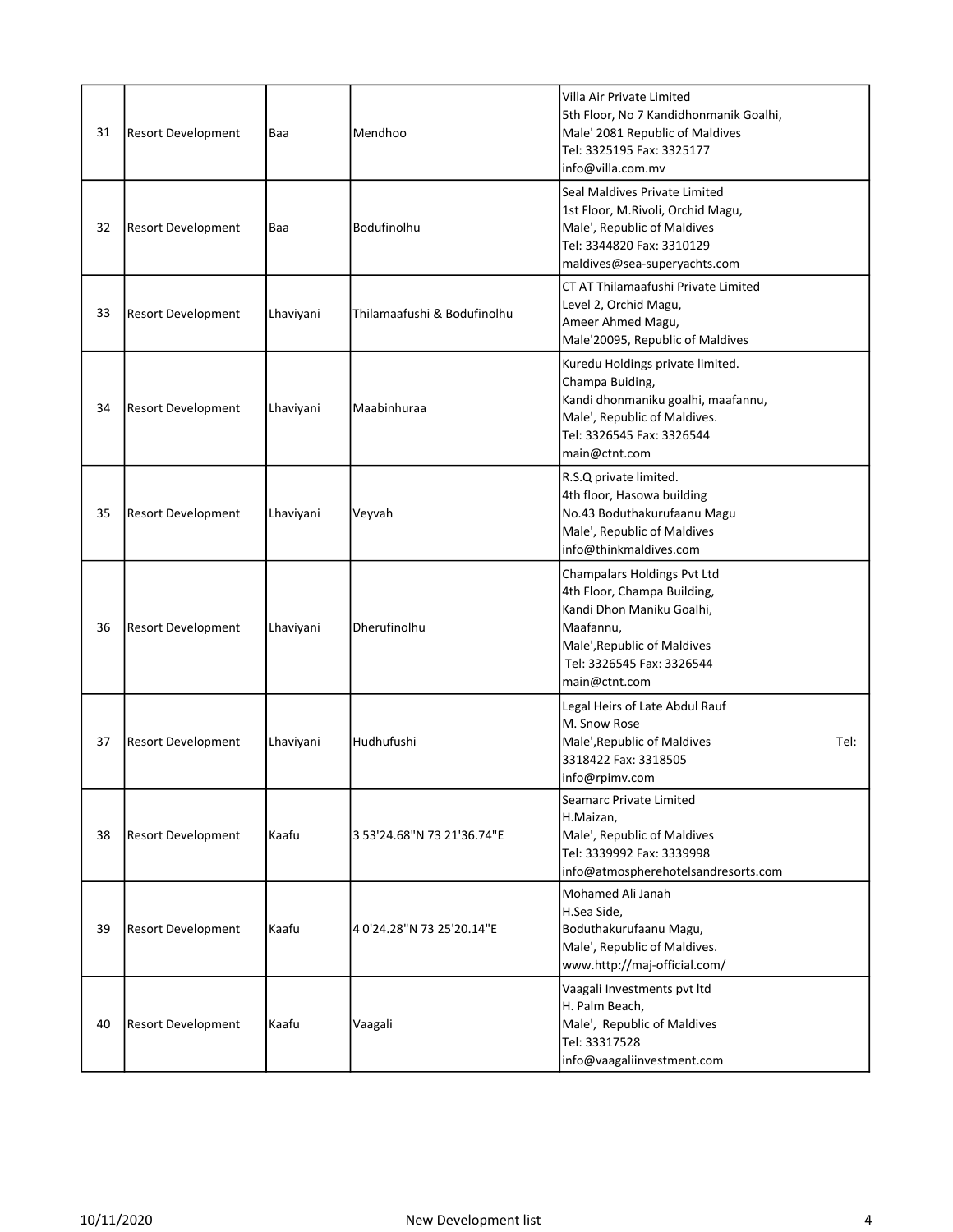| 41 | <b>Resort Development</b> | Kaafu | Feydhoofinolhu                                     | Pearl Atoll Private Limited<br>East Wing, 6th floor, STO Aifaanu building,<br>boduthakurufaanu magu,<br>Male', Republic of Maldives<br>www.pearlatoll.com<br>Tel: 3017799                            |
|----|---------------------------|-------|----------------------------------------------------|------------------------------------------------------------------------------------------------------------------------------------------------------------------------------------------------------|
| 42 | <b>Resort Development</b> | Kaafu | kodhipparu Lagoon 4° 14'58.49"N<br>73°, 21'59.75"E | Amingiri Holdings Pvt Ltd<br>52, Boduthurufaanu Magu,<br>Maafannu<br>Male', Republic of Maldives.<br>Tel: 3326740 / 3324369 Fax: 3328424                                                             |
| 43 | <b>Resort Development</b> | Kaafu | kodhipparu Lagoon                                  | Dhidhoofinolhu Holdings Pvt Ltd<br>52, Boduthakurufaanu Magu,<br>Maafannu<br>Male', Republic of Maldives<br>Tel: 3326740 / 3324369 Fax: 3328424                                                      |
| 44 | <b>Resort Development</b> | Kaafu | kodhipparu Lagoon                                  | Amingiri Investment pvt ltd<br>52, Boduthakurufaanu Magu,<br>Maafannu<br>Male', Republic of Maldives<br>Tel: 3326740 / 3324369 Fax: 3328424                                                          |
| 45 | <b>Resort Development</b> | Kaafu | Embudu Lagoon                                      | Dream Islands Development Pvt Ltd<br>H.Gadhamoo Building,<br>Male', Repubic of Maldives<br>info@suoodanwar.com<br>Tel: 3344911 / 3013200                                                             |
| 46 | <b>Resort Development</b> | Kaafu | Kagi                                               | Kagi Development Pvt Ltd<br>Champa Building, 3rd Floor,<br>Kandidhonmaniku Goalhi,<br>Male', Republic of Maldives<br>Tel: 3326545 Fax: 3316163<br>cfo@champaresorts.com                              |
| 47 | <b>Resort Development</b> | Kaafu | Aanugandu falhu                                    | Aqua Blue Investments Pvt<br>M. Mirihimaage, 3A<br>Kulhidhoshu Magu, Male', Maldives<br>Tel: 3013200 Fax 3344992<br>info@suoodanwar.com                                                              |
| 48 | <b>Resort Development</b> | Kaafu | Lagoon 19<br>4°16'36.46"N / 73°27'35.98"E          | Dutch Docklands Maldives Pyt Ltd<br>Champa Center Point, 4th Floor<br>Chaandhanee Magu,<br>Male', Republic of Maldives<br>www.dutchdocklands-maldives.com<br>info@dutchdocklands.com<br>Tel: 3336664 |
| 49 | <b>Resort Development</b> | Kaafu | Lagoon 37<br>4°22'1.70"N / 73°24'56.43"E           | Dutch Docklands Maldives Pvt Ltd<br>Champa Center Point, 4th Floor<br>Chaandhanee Magu,<br>Male', Republic of Maldives<br>www.dutchdocklands-maldives.com<br>info@dutchdocklands.com<br>Tel: 3336664 |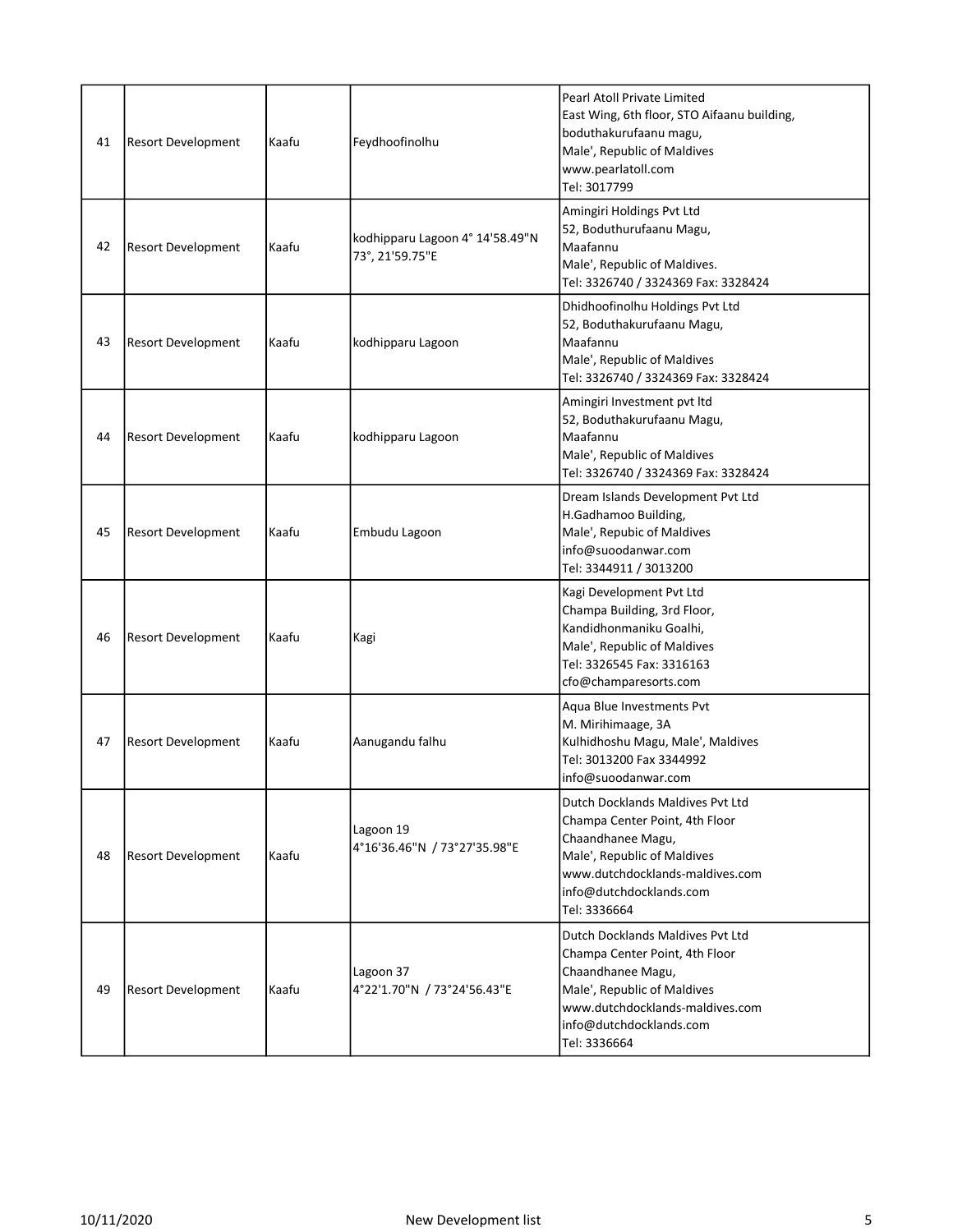| 50 | <b>Resort Development</b> | Kaafu | Lagoon 7<br>4°14'9.88"N 73°28'47.93"E                  | Dutch Docklands Maldives Pvt Ltd<br>Champa Center Point, 4th Floor<br>Chaandhanee Magu,<br>Male', Republic of Maldives<br>www.dutchdocklands-maldives.com<br>info@dutchdocklands.com<br>Tel: 3336664  |
|----|---------------------------|-------|--------------------------------------------------------|-------------------------------------------------------------------------------------------------------------------------------------------------------------------------------------------------------|
| 51 | <b>Resort Development</b> | Kaafu | Lagoon 9<br>4°15'6.27"N / 73°26'30.91"E                | Dutch Docklands Maldives Pyt Ltd<br>Champa Center Point, 4th Floor<br>Chaandhanee Magu,<br>Male', Republic of Maldives<br>lwww.dutchdocklands-maldives.com<br>info@dutchdocklands.com<br>Tel: 3336664 |
| 52 | <b>Resort Development</b> | Kaafu | Tholhimaraahuraa Lagoon<br>3°50'25.20"N, 73°22'3633."E | Delma Pvt Ltd<br>M.Dhalina Building 3rd Floor, Orchid Magu,<br>Male', Rep of Maldives.                                                                                                                |
| 53 | <b>Resort Development</b> | Kaafu | Lagoon 4°05'12.6"N 73°23'18.4"E,<br>Bolidhuhfaru       | Vita Heights Company Limited<br>Dubai, United Arab Emirates<br>Tel: +971 4373 1000<br>Fax: +971 4373 1321<br>www.damacproperties.com                                                                  |
| 54 | <b>Resort Development</b> | Kaafu | Lagoon 4°02'09.9"N 73°22'19.5"E<br>Vaaredhoo Faru      | Vita Heights Company Limited<br>Dubai, United Arab Emirates<br>Tel: +971 4373 1000<br>Fax: +971 4373 1321<br>www.damacproperties.com                                                                  |
| 55 | <b>Resort Development</b> | Kaafu | Lagoon 3°59'01.1"E 73°21'37.6"E<br>Maadhihgaru Faru    | Vita Heights Company Limited<br>Dubai, United Arab Emirates<br>Tel: +971 4373 1000<br>Fax: +971 4373 1321<br>www.damacproperties.com                                                                  |
| 56 | <b>Resort Development</b> | Kaafu | Plot of Lagoon<br>3°49'30.32"N, 73°26'19.37"E          | <b>Emerald Resort Private Limited</b><br>Sun Siyam building,<br>Boduthakurufaanu magu,<br>Male', Republic of Maldives<br>emeraldresort@sunsiyam.com<br>Tel: 332 5977, Fax: 33300631                   |
| 57 | <b>Resort Development</b> | Kaafu | plot of lagoon<br>4°03'25.1"N, 73°23'16.2"E            | <b>Ebony Private Limited</b><br>H. Maadhooge 1st Floor, karankaa magu<br>Male', Republic of Maldives<br>Tel: 3312626 Fax: 3312727                                                                     |
|    | <b>Resort Development</b> |       | Dhonfushi - 4 36'32"N, 73 24'28"E                      |                                                                                                                                                                                                       |
|    | <b>Resort Development</b> |       | Kanbaashaa - 4 37'18"N, 73 23'42"E                     | Radhun Resorts and Investmetns Pvt Ltd<br>H.Ranribudhoo, Ameer Ahmed Magu,                                                                                                                            |
| 58 | <b>Resort Development</b> | Kaafu | Nashvilu - 4 37'29"N. 73 24'23"E                       | Male', Republic of Maldives<br>Tel: 3010085 Fax: 3320437                                                                                                                                              |
|    | <b>Resort Development</b> |       | Hastheem - 4 37'23"N, 73 24'41"E                       | info@radhun-resorts.com<br>plot of lagoon (4°37'28.1"N, 73°23'37.4"E)                                                                                                                                 |
|    | <b>Resort Development</b> |       | Maaranfushi - 4 36'34"N, 73 25'8"E                     |                                                                                                                                                                                                       |
| 59 | <b>Resort Development</b> | Kaafu | Dhiffushifaru                                          | Marina development pvt ltd<br>6A, M. Ahigasdhoshuge, Fareedhee Magu,<br>Male', Republic of Maldives                                                                                                   |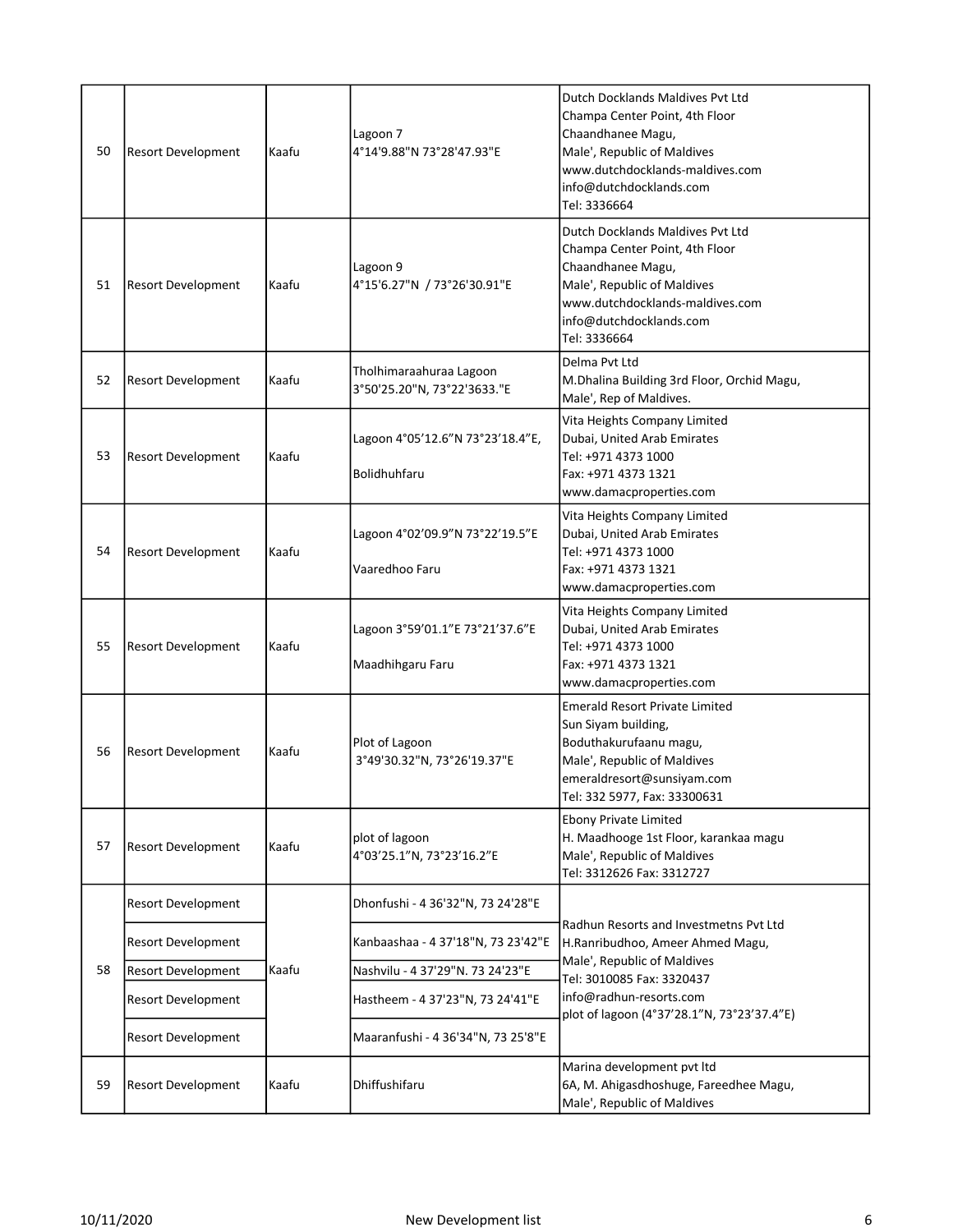| 60 | <b>Resort Development</b> | Kaafu | Plot of Lagoon<br>3°55'33.81" N 73°21'18.50"E<br>(vaavehdhifalhu)                                 | <b>Depezar Services Limited</b><br>2nd Floor, Silver Diamond (2B), Henveiru,<br>Violet Magu,<br>Male, Republic of Maldives<br>Tel: 3012990                                                         |
|----|---------------------------|-------|---------------------------------------------------------------------------------------------------|----------------------------------------------------------------------------------------------------------------------------------------------------------------------------------------------------|
| 61 | <b>Resort Development</b> | Kaafu | Plot of Lagoon<br>3'53'34.89'N,73"2427.66"E                                                       | Sunny Holdings Pvt Ltd<br>135, Middle Road<br>#1-05 Bylands Buildings<br>Singapore<br>Tel: 3343842 / 3343843  Fax: 334 3844<br>info@chambersinn.com.mv                                             |
| 62 | <b>Resort Development</b> | Kaafu | Plot of Lagoon<br>3°57'54.9972"N 73°26'47.8507"E                                                  | Sea House Resorts Pvt Ltd<br>Dhathuruvehi 3, Boduthakurufaanu Magu,<br>Male', Republic of Maldives<br>Tel: 3000760  Fax: 3000860<br>info@seahousemaldives.com                                      |
| 63 | <b>Resort Development</b> | Kaafu | Plot of Lagoon<br>4°40'49.9"N, 73°31'34.2"E                                                       | <b>Good Catch Private Limited</b><br>G.Hilman, Bodurasgefaanu Magu,<br>Male' 20096 Republic of Maldives                                                                                            |
| 64 | <b>Resort Development</b> | Kaafu | Plot of Lagoon<br>Lagoon 4.3717, 73.34417<br>Lagoon 4.36537, 73.34709<br>Lagoon 4.36648, 73.35554 | Reollo Investment Pvt Ltd<br>8th Floor, H. Thuniya,<br>Boduthakurufaanu Magu,<br>Male', Republic of Maldives<br>Tel: 3346004  Fax: 3333275                                                         |
| 65 | <b>Resort Development</b> | Kaafu | Kuda Villigili                                                                                    | Mfar Kudavillingili Pvt Ltd<br>Nasheed & Co, 3rd Floor, Henveiru Magma Sikka<br>Goalhi,<br>Male' 20082, Republic of Maldives<br>Tel & Fax: 3318558<br>Email: nahiz.ali@mfarhotels.com              |
| 66 | <b>Resort Development</b> | Kaafu | Lagoon near Taj (4°5'23.36"N,<br>73°31'23.00"E)                                                   | Bayswater Maldives Private Limited<br>Level 3, MF Building, Chaandhanee Magu,<br>Male', Republic of Maldives<br>Tel: 3005515<br>Email: pa@momentum.com.mv                                          |
| 67 | <b>Resort Development</b> | Kaafu | Male atoll Lagoon, coodinates<br>4'19'0.85"N73'20'43.59"E                                         | Lagoon Assets Pvt.Ltd<br>C/O Shah, Hussain & Co, Barristers and Attorneys, 6th<br>Floor, Aage',<br>12 Boduthakurufaanu Magu, Henveiru,<br>Male', Republic of Maldives<br>Tel: 3318422 Fax: 3318505 |
| 68 | <b>Resort Development</b> | Kaafu | Plot of Lagoon 4°15'58.82"N<br>73°25'18.90"E                                                      | Coral Tree Pvt Ltd<br>G.Gewadige,<br>Male', Republic of Maldives<br>Tel: 3304982 Fax: 3334982<br>info@abnmaldives.com                                                                              |
| 69 | <b>Resort Development</b> | Kaafu | Plot of Lagoon 4°16'40.06" N<br>73°21'7.27"E                                                      | Gulf Craft Service Centre Maldives pvt Ltd Company<br>Registartion No: C-215/2000<br>Tel: 6640280 Fax: 6640279<br>Maldives@gulfcraftinc.com                                                        |
| 70 | <b>Resort Development</b> | Kaafu | Lagoon 4°30'56.11"N 73°38'22.41"E                                                                 | Amberia Property Investments Pte Ltd<br>3rd Floor, Marble, Kan'ba Aisha Rani Hingun,<br>Maafannu,<br>Male', Republic of Maldives<br>Tel: 3318422 Fax: 3318505                                      |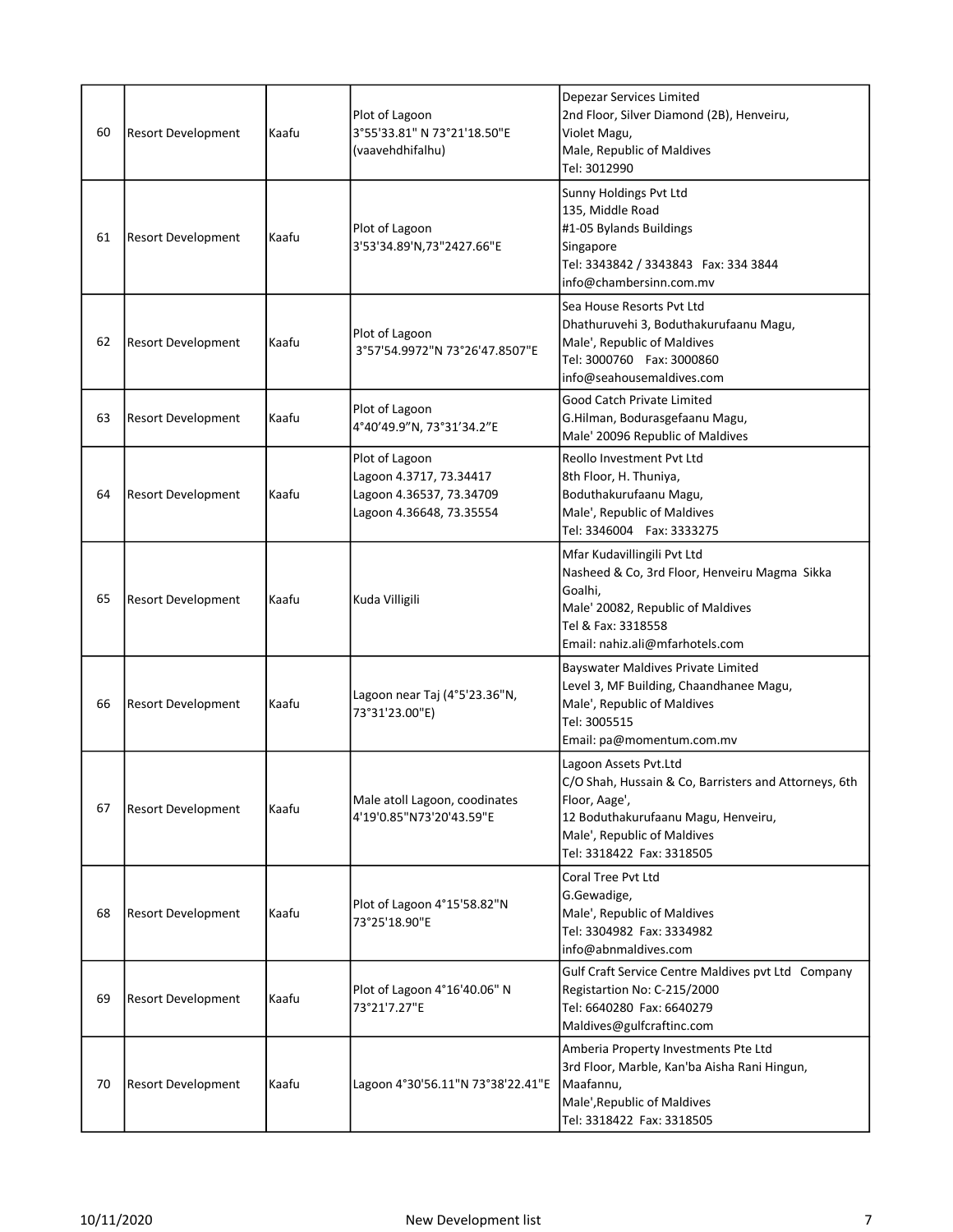| 71 | <b>Resort Development</b> | Kaafu        | Plot of Lagoon 4°30'35.50" N<br>73°39'57.99"E                                   | AB lagoon pvt ltd<br>Marble, Kanbaa Aisha rani hingun<br>Male'<br><b>Republic of Maldives</b><br>Tel: 3016888 Fax: 3016800<br>akbar@akbar.com                                                          |
|----|---------------------------|--------------|---------------------------------------------------------------------------------|--------------------------------------------------------------------------------------------------------------------------------------------------------------------------------------------------------|
| 72 | <b>Resort Development</b> | Kaafu        | Lagoon 4°31'9.68"N<br>73°39'9.44"E                                              | Middle Lagoon Pvt Ltd<br>3rd Floor, Alia Building<br>Gandhakoalhi Magu, Maafannu,<br>Male'<br><b>Republic of Maldives</b><br>Tel: 3322316,3323561,3307834 Fax: 3318339<br>accounts@aliacontractors.com |
| 73 | <b>Resort Development</b> | Kaafu        | Plot of Lagoons (4°40'28.8"N,<br>73°32'02.2"E AND 4°40'18.4"N,<br>73°32'24.6"E) | Bodufaru Beach Resort Pyt Ltd<br>Level 4, Hasowa Building,<br>43 Boduthakurufaanu Magu,<br>Male', Republic of Maldives<br>Tel: 3344271                                                                 |
| 74 | <b>Resort Development</b> | Kaafu        | Plot of Lagoon 4°17'19"N,<br>73°24'11"E                                         | AG Holdings Private Limited<br>2nd floor, M.World Dream, Handhuvaree Hingun,<br>Male', Republic of Maldives<br>Tel: 3324369, 3326740, Fax: 3328424<br>Email: projects@aminconstruction.net             |
| 75 | <b>Resort Development</b> | Kaafu        | Nakacha huraa(Lagoon)                                                           | Nakacha Huraa Developments Pvt Ltd<br>Nasheed Anil & Co, 3rd Floor,<br>Henveriru Magma Sikka Goalhi,<br>Male, Republic of Maldives<br>Tel: 3318558<br>Email: office@nasheeds.co                        |
| 76 | <b>Resort Development</b> | Kaafu        | Rah Falhu Huraa                                                                 | MESA RF Private Limited,<br>Level 2, H. Orchidmaage<br>Male, Republic of Maldives                                                                                                                      |
| 77 | <b>Resort Development</b> | Alifu Alifu  | Maagaa                                                                          | Big stone investments pvt ltd<br>H. Maadhoo, 3rd floo,<br>Boduthakurufaanu Magu,<br>Male, Republic of Maldives<br>Tel: 3317717, 3312981 Fax: 3314977                                                   |
| 78 | <b>Resort Development</b> | Alifu Alifu  | <b>Ethere Madivaru</b>                                                          | Mr. Chithrupa Premalal Ajith Wijeyesekera                                                                                                                                                              |
| 79 | <b>Resort Development</b> | Alifu Alifu  | Mathiveri Finolhu                                                               | International Travel Consultant Pvt Ltd<br>Level1A, M.Lonadhoo Hiyaa, Gandhakoalhi Magu<br>Male', Republic of Maldives<br>Tel: 7771043, 7778113                                                        |
| 80 | <b>Resort Development</b> | Alifu Dhaalu | Innafushi                                                                       | Seagull group private limited,<br>M.Narugis, chaandhany magu,<br>Male', Republic of Maldives<br>Tel: 3323617 Fax: 3325336<br>info@seagullmaldives.com<br>www.seagullmaldives.com                       |
| 81 | <b>Resort Development</b> | Alifu Dhaalu | Heenfaru                                                                        | Small World Developments Pte Ltd<br>5022, Ang Mo Kio Industrial Partk 2, #01-25, Singapore<br>Tel: 3322222 Fax: 3342642<br>info@thinkmaldives.com                                                      |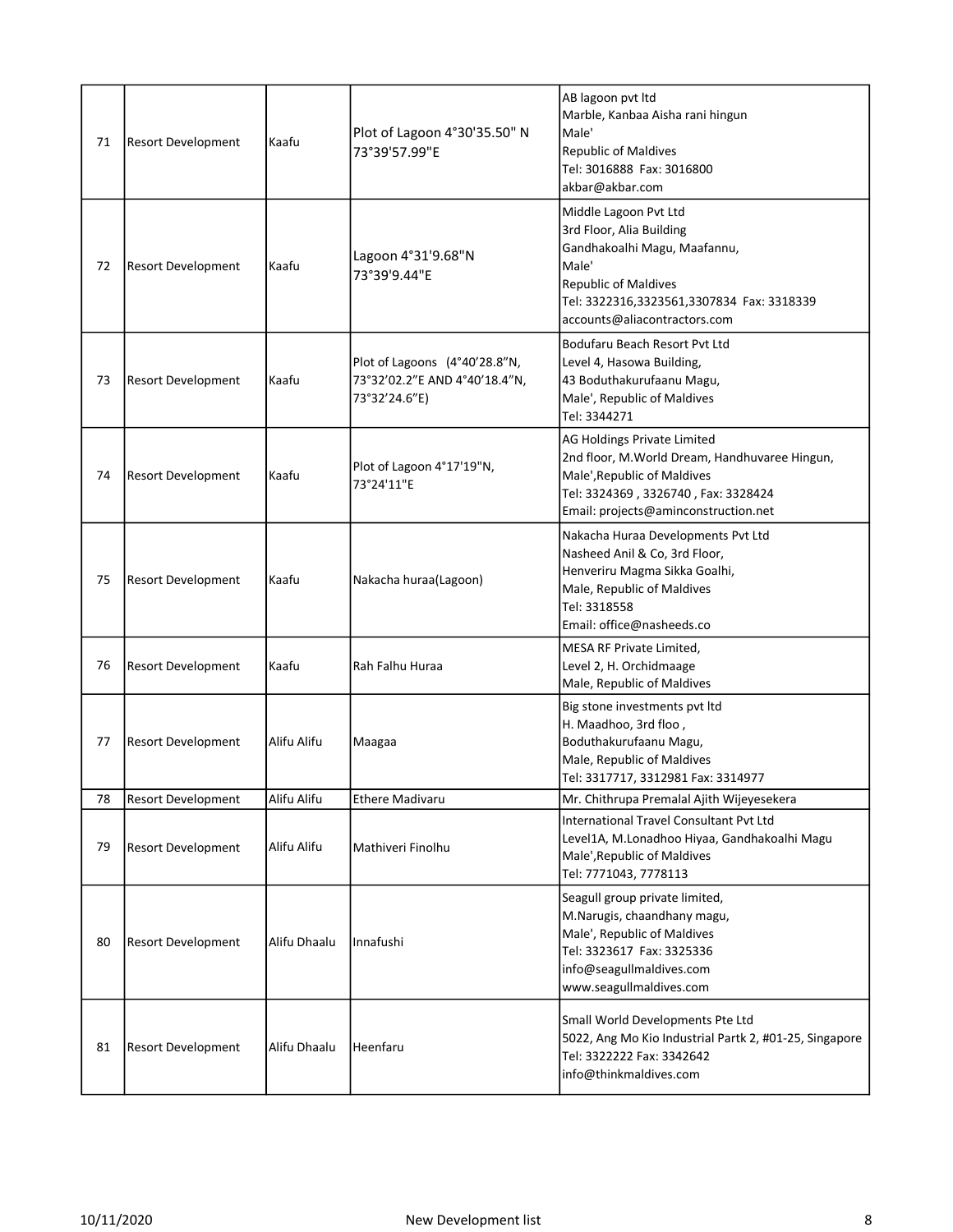| 82 | <b>Resort Development</b> | Alifu Dhaalu | Bodufinolhu                                  | <b>Browns Ari Resort Private Limited</b><br>No. 2-C, Faamudheyrige Building,<br>Male', Republic of Maldives                                                                               |
|----|---------------------------|--------------|----------------------------------------------|-------------------------------------------------------------------------------------------------------------------------------------------------------------------------------------------|
| 83 | <b>Resort Development</b> | Vaavu        | Foytheyobodufushi                            | Leisure beach pvt ltd,<br>2nd foor, Orchid maage,<br>Male', Republic of Maldives                                                                                                          |
| 84 | <b>Resort Development</b> | Vaavu        | Kunaavashi                                   | Satin Wood Pvt Ltd<br>M.Honey Dew (3rd Floor),<br>Izzuddeen Magu,<br>Male', Republic of Maldives<br>Singapore<br>Tel: 3322222 Fax: 3342642<br>info@thinkmaldives.com                      |
| 85 | <b>Resort Development</b> | Vaavu        | Vashugiri                                    | Vashugiri Pvt Ltd<br>M. Anchorage, First floor, Shaheedh Ali Hingun,<br>Male', Republic of Maldives<br>Tel: 3001819<br>Fax:3305554<br>E-mail: vashugirimaldives@gmail.com                 |
| 86 | <b>Resort Development</b> | Vaavu        | Ambara                                       | Handhuvaru Ocean Pvt Ltd<br>Premier Chambers, 2nd Floor, M. Lux Lodge,<br>Orchid Magu,<br>Male', Republic of Maldives<br>Tel: 3314377 Fax: 3314378                                        |
| 87 | <b>Resort Development</b> | Vaavu        | Bodu Mohoraa                                 | Bodumohoraa Investment Private Limited<br>H.Thuniya, 5th Floor<br>Boduthakurufaanu Magu<br>Male'<br><b>Republic of Maldives</b>                                                           |
| 88 | <b>Resort Development</b> | Meemu        | Dhekunu Boduveli, Gasveli,<br>Kudausfushi    | Mr. Mohamed Manik<br>M. Villa Dhashuge, Miriyaasmagu,<br>Male', Republic of Maldives                                                                                                      |
| 89 | <b>Resort Development</b> | Meemu        | Madifushi                                    | Maldives Inflight Catering Pvt Ltd,<br>Ibrahim Nasir International Airport, Hulhule,<br>Male', Republic of Maldives<br>Tel: 333888, Fax: 3330777                                          |
| 90 | <b>Resort Development</b> | Meemu        | Uthuruboduveli, Hurasveli &<br>Uthurugasveli | Island Channels Pvt Ltd<br>H.Carnation Villa,<br>Majeedhee Magu,<br>Male', Republic of Maldives.<br>Tel: 3011635 Fax: 3302025<br>info@islandchannels.com.mv<br>www.islandchannels.com.com |
| 91 | <b>Resort Development</b> | Faafu        | Himithi                                      | Maldives Overseas Investment Pvt Ltd,<br>Block 379, Ameenee Magu,<br>Male', Republic of Maldives.                                                                                         |
| 92 | <b>Resort Development</b> | Faafu        | Maafushi                                     | Rania Investment Pvt Ltd<br>MF Building,<br>Male', Republic of Maldives.                                                                                                                  |
| 93 | <b>Resort Development</b> | Dhaalu       | Hiriyaafushi                                 | Hiriyafushi Holdings Pvt Ltd<br>H. Thuniya building<br>8th floor, Boduthakurufaanu Magu,<br>Male', Republic of Maldives<br>Tel: 3346004 fax: 3005553                                      |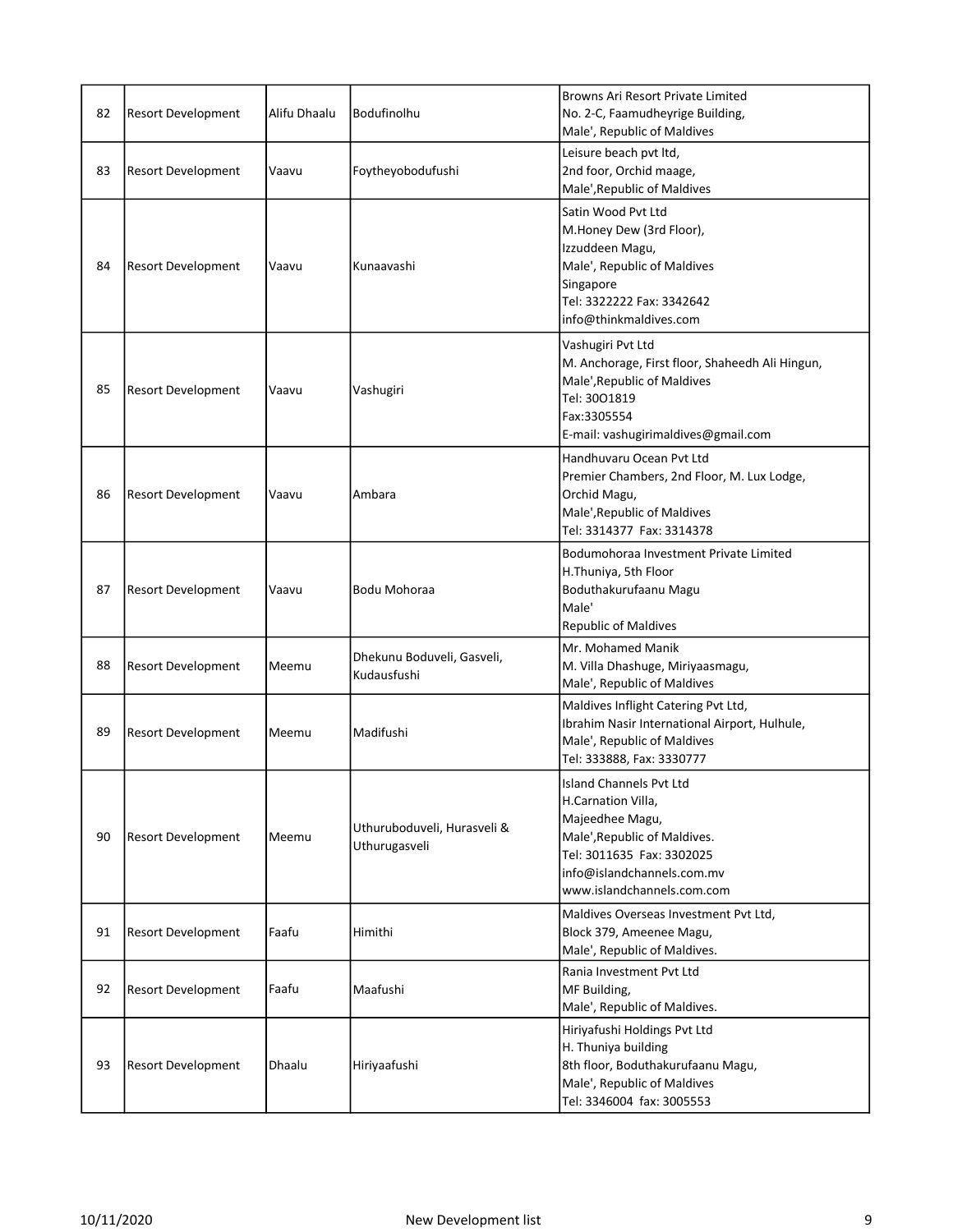| 94  | <b>Resort Development</b>                | Thaa        | Ruhthibirah                                  | <b>Island Aviation Services Pyt Ltd</b><br>Maafanu Raaverige,<br>Male/20345 Republic of Maldives<br>Tel: 3335566 Fax: 3314806                                                                            |
|-----|------------------------------------------|-------------|----------------------------------------------|----------------------------------------------------------------------------------------------------------------------------------------------------------------------------------------------------------|
| 95  | <b>Resort Development</b>                | Thaa        | Ekuruffushifinolhu                           | Sea Wall Enterpries Pvt Ltd<br>Miriyaas Magu,<br>Male', 20276 Republic of Maldives.<br>Tel: 3329897<br>Fax: 3319897<br>info@seawallenterprises.com                                                       |
| 96  | <b>Resort Development</b>                | Thaa        | Kalhudhiyafushi                              | Huravee International Pvt Ltd,<br>G.Fanas, Ameenee Magu,<br>Male', Republic of Maldives<br>Tel: 3012043, Fax: 3012044<br>info@huravee.com.mv                                                             |
| 97  | Resort Development                       | Thaa        | Olhugiri                                     | Popular Maldives Private Limited, H.timeless, Burevi<br>Magu,<br>Male' Republic of Maldives.<br>Tel: 3310001<br>popularmaldives@gmail.com                                                                |
| 98  | <b>Resort Development</b>                | Thaa        | Elaa                                         | Villa Shipping & Trading Company Private Limited<br>Villa Building, Ibrahim Hassan Didi Magu<br>P.O.Box 2073, Male' 20187,<br>Male', Rep. of Maldives<br>Tel: 3325195, fax: 3322140<br>info@villa.com.mv |
| 99  | <b>Resort Development</b>                | Laamu       | Vadinolhu                                    | <b>Maldives Dhoni Services</b><br>H. Aashiaana, Filigas Magu,<br>Male', Republic of Maldives,<br>Tel: 3310825, Fax: 3310826                                                                              |
| 100 | <b>Resort Development</b>                | Laamu       | Bodufinolhu & Gasgandufinolhu                | Premier Equity Pvt. Ltd<br>1st Floor, M. Fehigiri, Handhuvaree Hingun<br>Male 20319, Rep. of Maldives<br>Tel: 3008050, Fax: 3008051                                                                      |
|     | 101   Resort Development                 | Laamu       | Boduhuraa and small islands<br>and Kudafares | Heavyload Maldives Pvt Ltd<br>M. Hazaarumaage, fareedhee magu,<br>Male', Republic of Maldives,<br>Tel: 3330788 Fax: 3330789<br>info@heavyload.com.mv                                                     |
| 102 | <b>Trainning Facility</b><br>Development | Laamu       | Gan                                          | Premier Equity Pvt. Ltd<br>1st Floor, M. Fehigiri, Handhuvaree Hingun<br>Male 20319, Rep. of Maldives<br>Tel: 3008050, Fax: 3008051                                                                      |
| 103 | <b>Medical Resort</b><br>Develoment      | Laamu       | Gan Medical Resort                           | Island Development Company Pvt. Ltd<br>#392, Izzudhdheen Magu,<br>Male', 20402, Republic of Maldives.                                                                                                    |
| 104 | <b>Resort Development</b>                | Gaafu Alifu | Hulhimendhoo                                 | Mohamed Ali Janah<br>H.Sea Side,<br>Boduthakurufaanu Magu,<br>Male', Republic of Maldives.<br>Tel: 3325602 Fax: 3325601                                                                                  |
|     | <b>Resort Development</b>                | Gaafu Alifu | Hirihuttaa                                   | Amin Constructions PVt Ltd<br>52 Bodhuthakurufaanu Magu,                                                                                                                                                 |
| 105 | <b>Resort Development</b>                | Gaafu Alifu | Hinaamaagalaa                                | Male', Republic of Maldives                                                                                                                                                                              |
|     | <b>Resort Development</b>                | Gaafu Alifu | Bakeththa                                    | Tel: 3324369 3326740 Fax: 3328424                                                                                                                                                                        |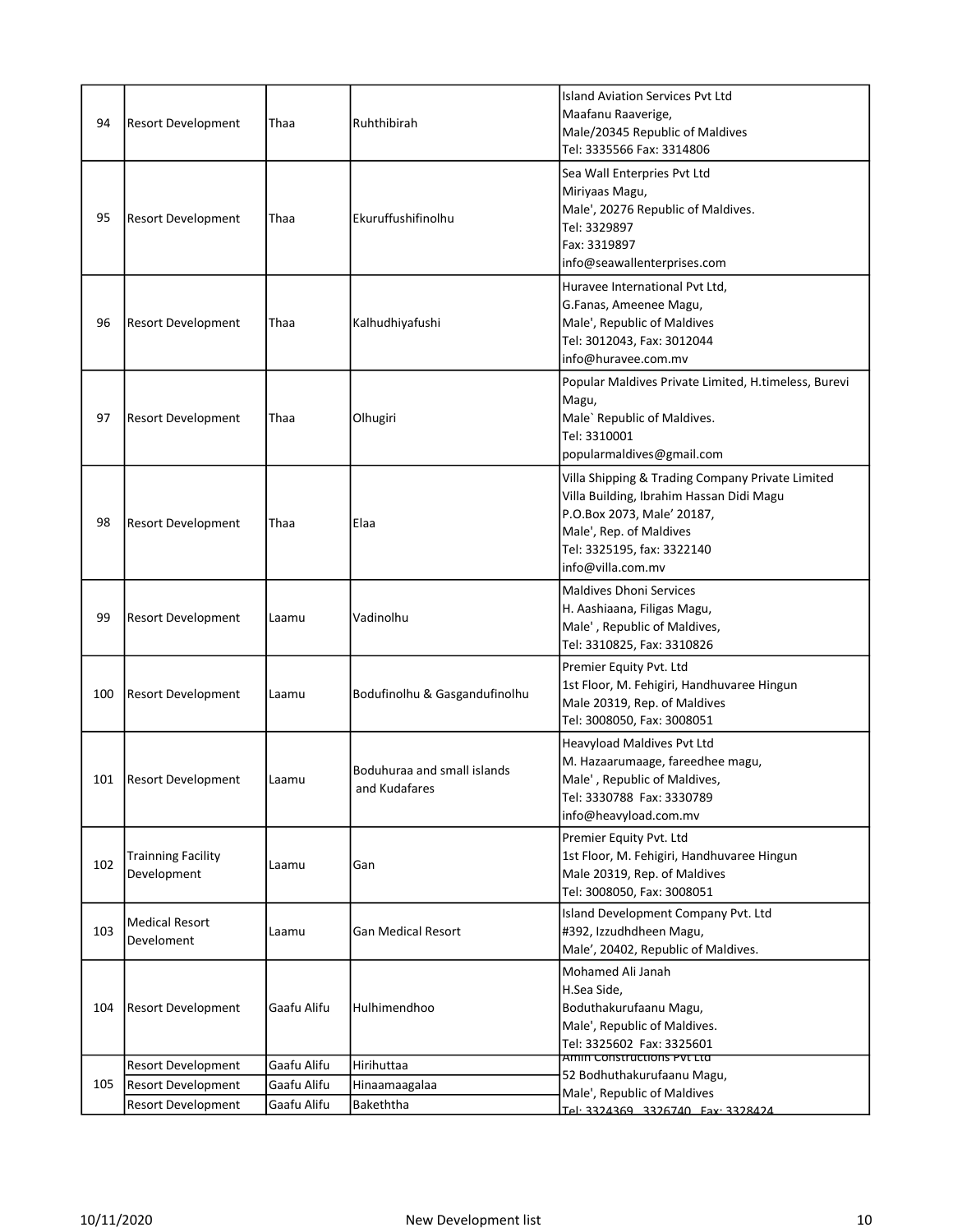| 106 | <b>Resort Development</b> | Gaafu Alifu             | Dhevvamaagala               | Nalaveli Maldives Pvt Ltd<br>Ma. Lightcorner1, 5th Floor,<br>Male', Republic of Maldives<br>Tel: 3316516<br>Fax: 3316518                                                        |
|-----|---------------------------|-------------------------|-----------------------------|---------------------------------------------------------------------------------------------------------------------------------------------------------------------------------|
| 107 | <b>Resort Development</b> | Gaafu Alifu             | Keredhdhoo                  | Keredhoo Investment Private Limited<br>G.Maarana, Aliklilegefaanu Magu<br>Male'<br>Tel: 3340461<br>info@keredhdhoo.com.mv                                                       |
| 108 | <b>Resort Development</b> | Gaafu Alifu             | Mahadhdhoo                  | <b>Travista Resorts Pyt Ltd</b><br>6A, H. Meedhoo<br>Finihiyaa Goalhi<br>Male', Republic of Maldives<br>Tel: 3316516<br>Fax: 3316518<br>info@travistaresort.com                 |
| 109 | <b>Resort Development</b> | Gaafu Alifu             | Maarandhoo                  | Maarandhoo Investments Pvt Ltd<br>Second Floor, H.Dhilas, Janavaree Magu,<br>Male', 20075, Republic of Maldives.<br>Tel: 3304860 Fax: 3304861                                   |
| 110 | <b>Resort Development</b> | Gaafu Alifu             | Vodamulaa                   | United International Hotel Group Co. W.L.L<br>(FC-0092015)<br>4B, M.Asurumaa View<br>Orchid Magu,<br>Male', Republic of Maldives                                                |
| 111 | <b>Resort Development</b> | Gaafu Alifu             | Kondeymatheelaabadhu        | Laabadhoo Private Limited<br>M.Nooraaneege, 3rd floor<br>Faamudheyri Magu,<br>Male, Republic of Maldives.<br>Tel: 3313388 Fax: 3345588                                          |
| 112 | <b>Resort Development</b> | Gaafu Dhaalu            | Lonudhuahutta               | One and Half Degree Maldives Pvt. Ltd<br>3rd Floor, Hulhugali, Kalhuhuraa Magu,<br>Male' 20083, Maldives.<br>Tel: 3328270 Fax: 3342778                                          |
| 113 | <b>Resort Development</b> | Gaafu Dhaalu Kaishidhoo |                             | Kaishidhoo Resorts Pvt Ltd<br>4th Floor, M.Gulfamge<br>Male, Republic of Maldives.                                                                                              |
| 114 | <b>Resort Development</b> |                         | Gaafu Dhaalu   Vatavarrehaa | Yacht Tours Maldives Pvt Ltd.<br>H. Vilares,<br>Finihiyaa Goalhi<br>Male, Republic of Maldives.<br>Tel: 3316454 / 3321331 Fax: 3310206                                          |
| 115 | <b>Resort Development</b> | Gaafu Dhaalu            | <b>Gazeera</b>              | Gazeera Private Limited<br>Villa Building, Ibrahim Hassan Didi Magu<br>P.O.Box 2073, Male' 20187,<br>Male', Rep. of Maldives<br>Tel: 3325195, fax: 3322140<br>info@villa.com.mv |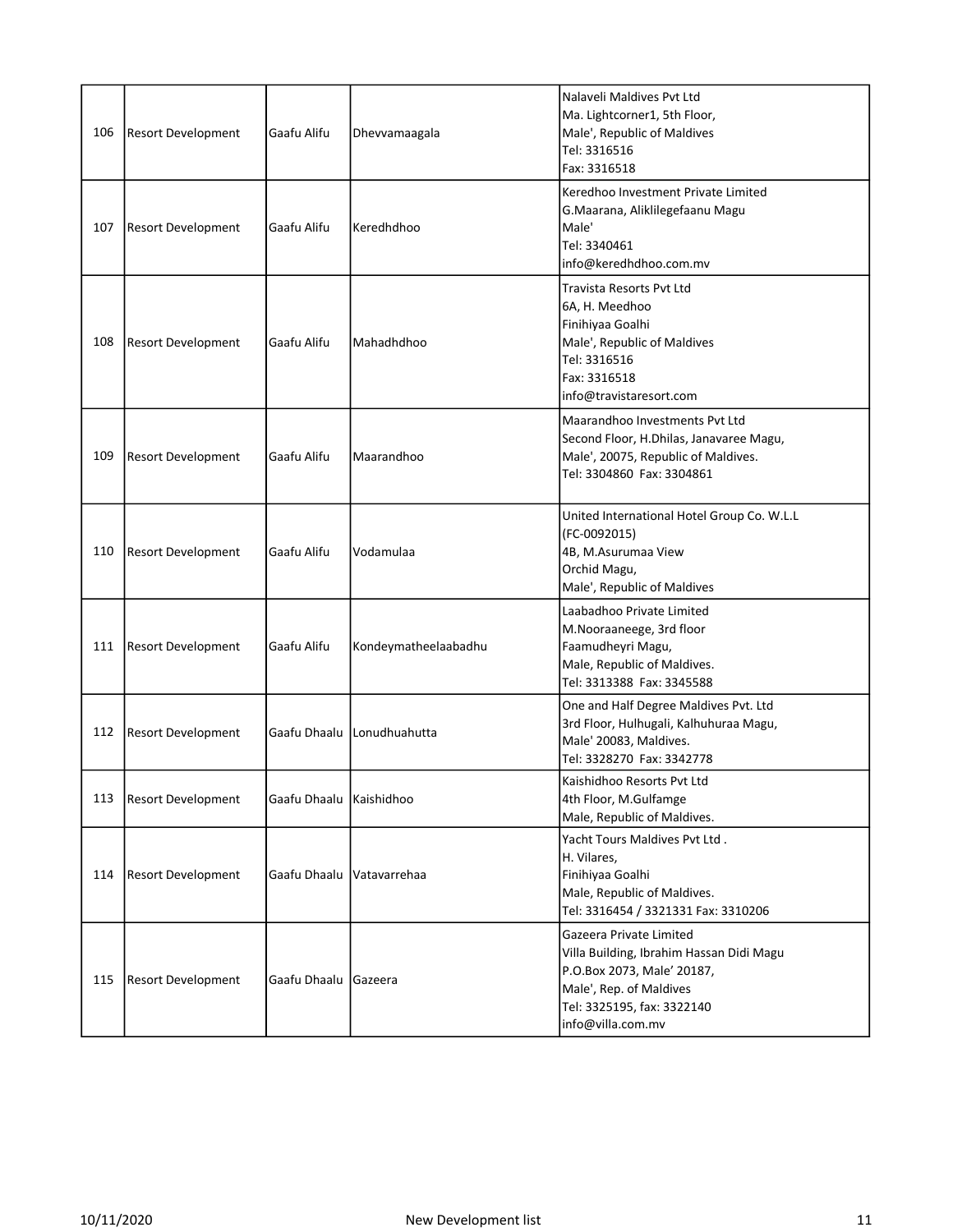| No. | <b>Type</b>                | <b>Atoll</b> | <b>Island Name</b>                                  | Lessee                                                                                                                         |
|-----|----------------------------|--------------|-----------------------------------------------------|--------------------------------------------------------------------------------------------------------------------------------|
| 1   | <b>Hotel Development</b>   | Haa Alifu    | Utheem (Council Hotel plot)                         | Mr. Hamid Afeef<br>Ma. Janbugasdhoshuge<br>Male', Republic of Maldives                                                         |
| 2   | Hotel Development          | Haa Alifu    | Molhadhoo - Velaaveli hotel                         | Anna Investment Pvt Ltd<br>Hushuneehaage, Ha. Vashafaru<br>annapvtltd@gmail.com                                                |
| 3   | <b>Hotel Development</b>   | Haa Alifu    | Molhadhoo - Girifaru Hotel                          | Anna Investment Pvt Ltd<br>Hushuneehaage, Ha. Vashafaru<br>xahirabdulla@gmail.com                                              |
| 4   | <b>Hotel Development</b>   | Haa Alifu    | Vashafaru (Council Hotel plot)                      | Mr. Tholath Rasheed<br>Sosunmaage,<br>Ha.Hoarafushi, Maldives.                                                                 |
| 5   | Guest house<br>Development | Raa          | Vaadhoo (Council Hotel plot)                        | Faalan Holdings Pvt Ltd<br>3rd Floor, M. Uthuruvehi<br>Keneree magu,<br>Male', Republic of Maldives                            |
| 6   | Hotel Development          | Kaafu        | Gulhi (Council Hotel plot)                          | Cocogili Pvt Ltd<br>Ma.Aadhileege (1st Floor),<br>Asareegoalhi,<br>Male', Republic of Maldives.                                |
| 7   | Hotel Development          | Kaafu        | Guraidhoo hotel                                     | <b>Tennssor Holdings Pvt Ltd</b><br>7th floor, H.Maaram, Ameer Ahmed magu<br>Male', Republic of Maldives.                      |
| 8   | Hotel Development          | Kaafu        | Nasandhura Palace Hotel (Plot of<br>Land in Male')  | <b>NPH Investment Pvt Ltd</b><br>H.Maadhoo, 2nd Floor,<br>Boduthakurufaanu Magu,<br>Male', Republic of Maldives                |
| 9   | Hotel Development          | Kaafu        | Kaashidhoo (Council Hotel plot)                     | Sea Cross Maldives Pct Ltd Ma.Yellow Moon, 1st Floor,<br>Male', Republic of Maldives                                           |
| 10  | <b>Hotel Development</b>   | Kaafu        | Male' Hotel                                         | Male' Investment Pvt Ltd<br>H. Huvadhoo Ground Floor, Ameenee Magu,<br>Male', Rep. of Maldives<br>Tel: 689 7888, Fax: 689 7999 |
| 11  | <b>Hotel Development</b>   | Alifu Alifu  | Rasdhoo - Manta Hotel                               | Holiday Bloom Pvt Ltd<br>Suwedhamanzil<br>AA.Rasdhoo<br>Rep. of. Maldives                                                      |
| 12  | <b>Hotel Development</b>   | Alifu Dhaalu | Dhidhoo (Council Hotel plot)                        | Dreams Holdings Pvt Ltd<br>2nd Floor, Bagufadige(Irumatheebai), Majeedhee<br>Magu,<br>Male', Republic of Maldives              |
| 13  | Guest house<br>Development | Vaavu        | Fulidhoo (Council Guest house plot)   H. Host Side, | Conbizz Pvt Ltd<br>Male', Republic of Maldives                                                                                 |

## HOTELS, GUESTHOUSES & OTHER TOURISM ESTABLISHMENTS - UNDER DEVELOPMENT